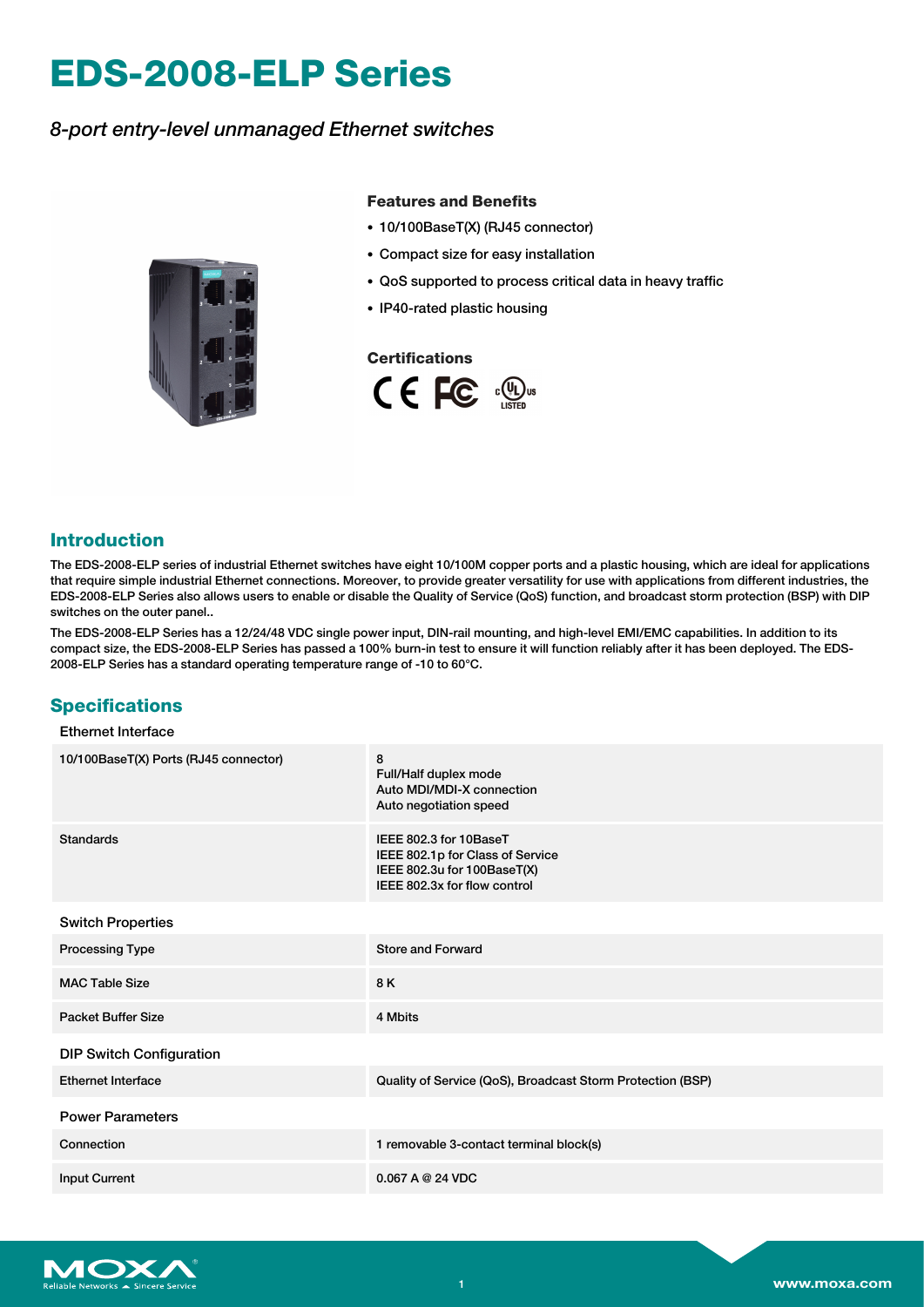| <b>Input Voltage</b>                   | 12/24/48 VDC                                                                                                                                                                                                                               |
|----------------------------------------|--------------------------------------------------------------------------------------------------------------------------------------------------------------------------------------------------------------------------------------------|
| <b>Operating Voltage</b>               | 9.6 to 60 VDC                                                                                                                                                                                                                              |
| <b>Overload Current Protection</b>     | Supported                                                                                                                                                                                                                                  |
| <b>Reverse Polarity Protection</b>     | Supported                                                                                                                                                                                                                                  |
| <b>Physical Characteristics</b>        |                                                                                                                                                                                                                                            |
| <b>Dimensions</b>                      | 36 x 81 x 65 mm (1.4 x 3.19 x 2.56 in)                                                                                                                                                                                                     |
| Installation                           | DIN-rail mounting, Wall mounting (with optional kit)                                                                                                                                                                                       |
| Housing                                | <b>Plastic</b>                                                                                                                                                                                                                             |
| Weight                                 | 90 g (0.2 lb)                                                                                                                                                                                                                              |
| <b>Environmental Limits</b>            |                                                                                                                                                                                                                                            |
| <b>Ambient Relative Humidity</b>       | 5 to 95% (non-condensing)                                                                                                                                                                                                                  |
| <b>Operating Temperature</b>           | -10 to 60 $^{\circ}$ C (14 to 140 $^{\circ}$ F)                                                                                                                                                                                            |
| Storage Temperature (package included) | -40 to 85°C (-40 to 185°F)                                                                                                                                                                                                                 |
| <b>Standards and Certifications</b>    |                                                                                                                                                                                                                                            |
| Safety                                 | UL 61010-2-201, EN 62368-1 (LVD)                                                                                                                                                                                                           |
| <b>EMC</b>                             | EN 55032/35                                                                                                                                                                                                                                |
| <b>EMI</b>                             | CISPR 22, 32, FCC Part 15B Class A                                                                                                                                                                                                         |
| <b>EMS</b>                             | IEC 61000-4-2 ESD: Contact: 6 kV; Air: 8 kV<br>IEC 61000-4-3 RS: 80 MHz to 1 GHz: 20 V/m<br>IEC 61000-4-4 EFT: Power: 2 kV; Signal: 2 kV<br>IEC 61000-4-5 Surge: Power: 2 kV; Signal: 2 kV<br>IEC 61000-4-6 CS: 10 V<br>IEC 61000-4-8 PFMF |
| <b>Shock</b>                           | IEC 60068-2-27                                                                                                                                                                                                                             |
| Vibration                              | IEC 60068-2-6                                                                                                                                                                                                                              |
| Freefall                               | IEC 60068-2-32                                                                                                                                                                                                                             |
| <b>MTBF</b>                            |                                                                                                                                                                                                                                            |
| Time                                   | 3,472,660 hrs                                                                                                                                                                                                                              |
| <b>Standards</b>                       | Telcordia (Bellcore), GB                                                                                                                                                                                                                   |
| Warranty                               |                                                                                                                                                                                                                                            |
| <b>Warranty Period</b>                 | 5 years                                                                                                                                                                                                                                    |
| <b>Details</b>                         | See www.moxa.com/warranty                                                                                                                                                                                                                  |
| <b>Package Contents</b>                |                                                                                                                                                                                                                                            |
| <b>Device</b>                          | 1 x EDS-2008 Series switch                                                                                                                                                                                                                 |
| Documentation                          | 1 x quick installation guide<br>1 x warranty card                                                                                                                                                                                          |